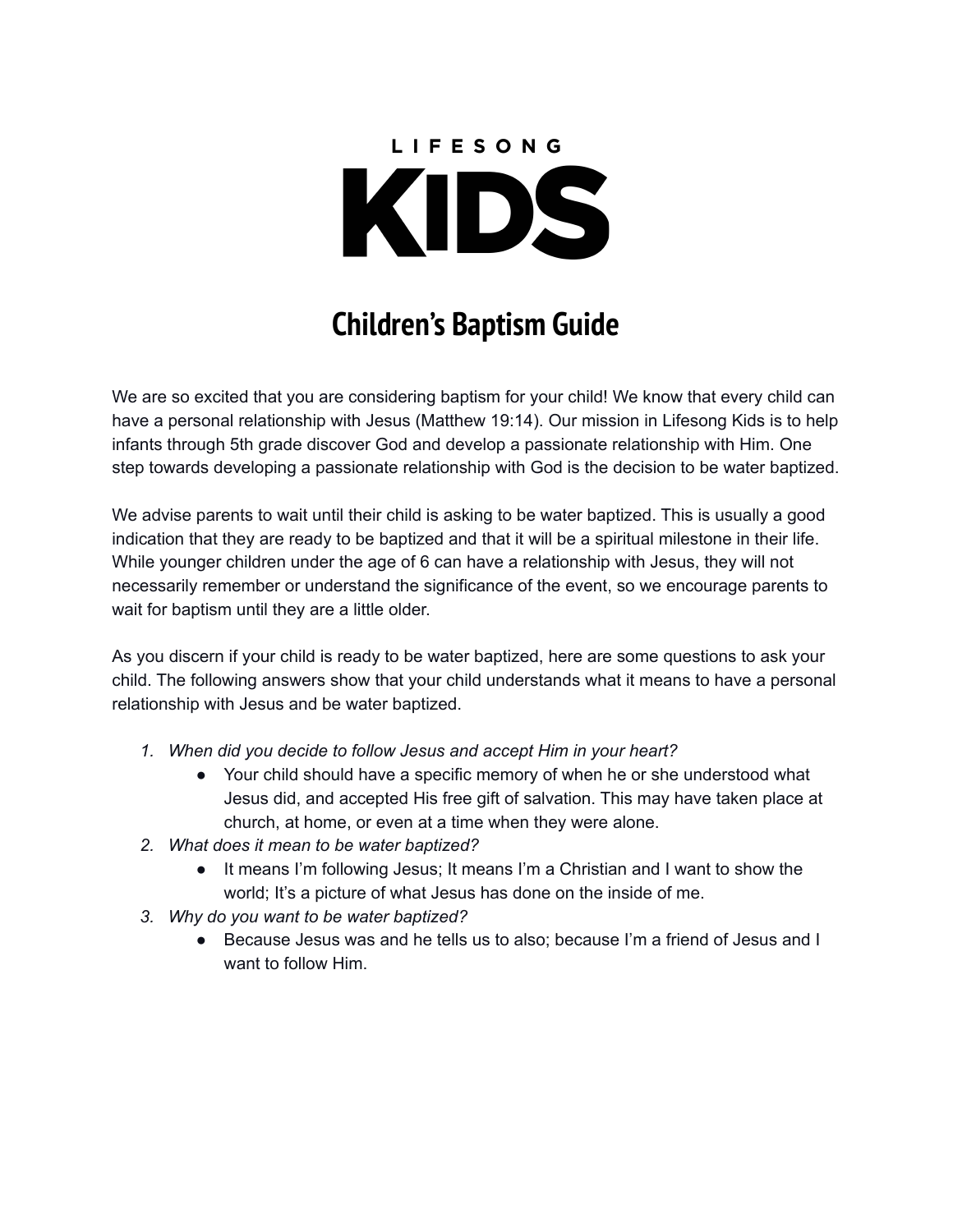## **Is my child ready to be baptized?:**

#### Your child is ready:

● If you feel your child understands what it means to be water baptized, then we'd love for you to read through the water baptism devotional with them.

#### Your child is not ready:

● If you don't feel your child understands what it means to be water baptized, I would encourage you to wait. There is no need to rush this step. At Lifesong Church, we will continue to have opportunities for your child to take this step when they are ready. During this time, let your child observe water baptism and talk to them about what it means. We'd love for you to read through the water baptism devotional with your child and spur them on in their personal relationship with Jesus.

# **Water Baptism Devotional:**

Whether you feel as if your child is ready for the step of water baptism or not, walking them through this devotion is pivotal in their understanding of why we get baptized in the first place. I cannot think of a better person to teach your child why we get baptized than you, you are the number #1 spiritual influence in the life of your child!

When I think about baptism, I have to think about order. In life, there is an order to everything we do from the way we put away dishes to the way we pack our suitcase for a trip. In those instances, the order in which you do it does not matter. When it comes to putting on your socks and shoes the order does matter. What would happen if you put your shoes then your socks on? You would probably look funny! To do it in the right order you would first put on your socks then your shoes. When it comes to our walk with God there is an order in the way we do things. Let's take a moment and look at the first thing we need to do to ensure we are following the order that God has set out for us. Then we will dive a little deeper into why we get baptized.

### Accepting Jesus into our hearts

Before any other step in the process of becoming a disciple of Jesus we first need to accept Jesus into our hearts.

#### **Romans 3:23 says "For all have sinned, and come short of the glory of God;"**

No matter who we are or what we have done we have all fallen short of God's glory. We have all sinned, what is sin? Sin is an archery term, it means to miss the mark. Missing the mark could mean many things. For instance, your mom or dad asks you to clean your room but you never end up not doing it. That is missing the mark, that is sinning. What happens when we sin is that it separates us from God. Sin unresolved ultimately leaves us eternally separated from Him and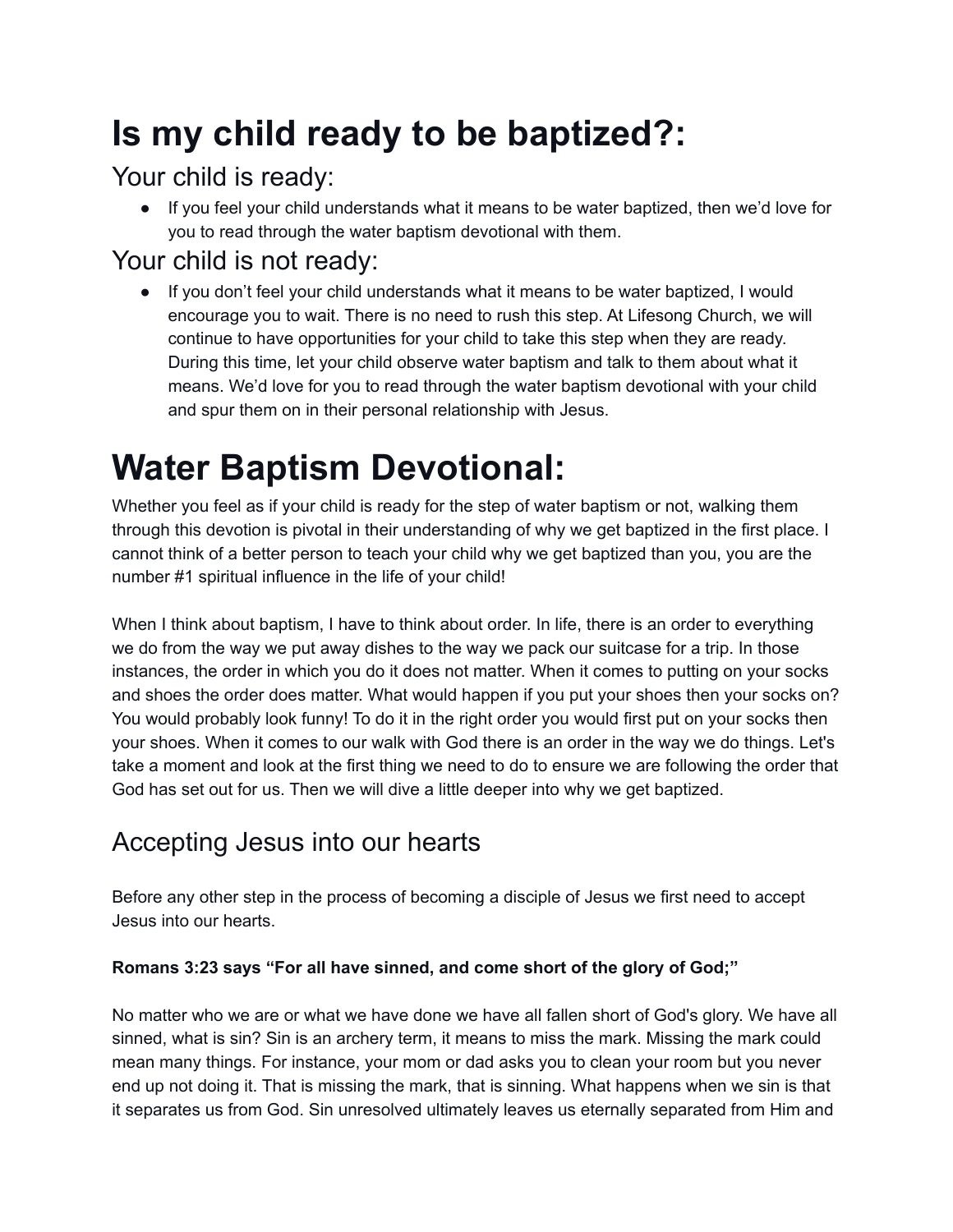there is nothing we can do to fix it. However, there is something God has done to get to us and that is sending his Son!

#### **John 3:16 says, "For God so loved the world that he gave his one and only Son, that whoever believes in him shall not perish but have eternal life."**

By accepting Jesus into our hearts, we are not only reunited with God we are also given eternal life. If you haven't accepted Jesus into your heart that is your next step.

Parents here is a prayer you can pray along with your child to help them take their first step:

"Lord Jesus, I confess my sins and ask for your forgiveness. Please come into my heart as my Lord and Savior. Take complete control of my life and help me to walk in Your footsteps daily by the power of the Holy Spirit. Thank you, Lord, for saving me and for answering my prayer amen"

● What is the first step?

#### Obeying Jesus' Commandment:

**So you must go and make disciples of all nations. Baptize them in the name of the Father and of the Son and of the Holy Spirit. Teach them to obey everything I have commanded you. And you can be sure that I am always with you, to the very end. -Matthew 28:19-20 NIRV**

Now that you have said yes to Jesus, being baptized in water is your next step in following Him. A follower of Jesus does not just learn about Jesus, but follows Jesus and does the things He did. The number one reason you should get baptized in water is because Jesus did and He told us to also. **Take time right now to read about Jesus' baptism in your Bible in Matthew 3:13-17.**

When you accepted Jesus into your heart, you were brought into God's kingdom under Jesus' control. That means you have decided to do what Jesus says and follow His example. Jesus was water baptized, so we should be too. Take time right now to read about Jesus' baptism in your Bible in Matthew 3:13-17.

#### An Outward Picture:

**When you were baptized, you were buried together with him. You were raised to life together with him by believing in God's power. God raised Jesus from the dead. -Colossians 2:12 NIRV**